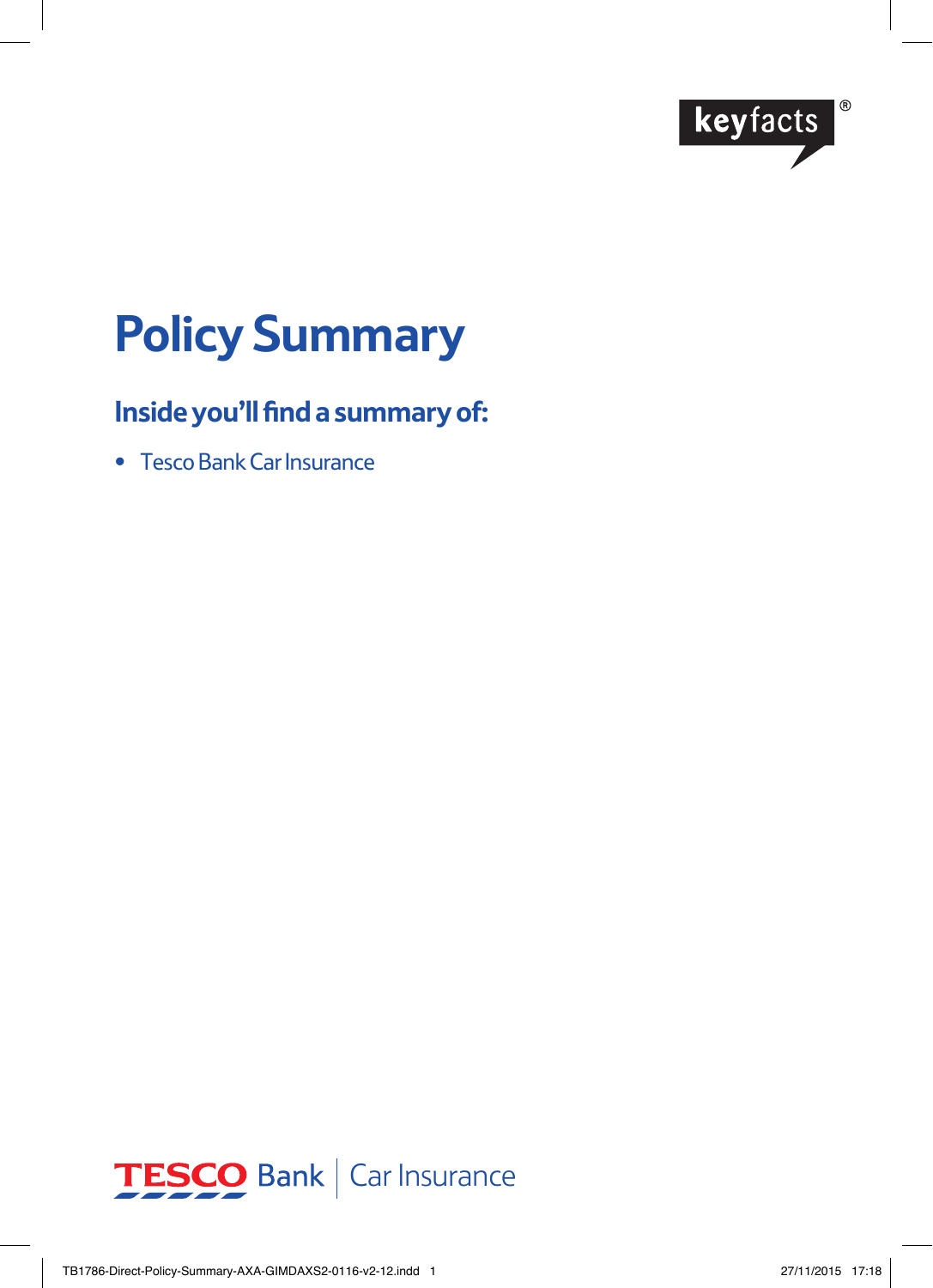# **Tesco Bank Car Insurance Policy Summary**



Tesco Bank Car Insurance is underwritten by AXA Insurance UK plc, except for Section M – Motor Legal Protection (Tesco Legal Guard) which is underwritten by Ageas Insurance Limited. A member of the AXA Group of Companies. AXA Insurance UK plc and Ageas Insurance Limited are authorised by the Prudential Regulation Authority and regulated by the Financial Conduct Authority and the Prudential Regulation Authority.

The contract is made up of:

- **•** The Policy Booklet, this gives full details of the terms and conditions.
- **•** Policy Schedule, this shows the period of insurance, which sections of the policy apply, whether your cover is comprehensive (Comp), third party fire and theft (TPF&T) or third party only (TPO) and details of applicable excesses and endorsements.
- **•** Statement of Fact, this shows the information you have provided to us.

You must tell Tesco Bank about any changes to the information detailed on your Statement of Fact or Policy Schedule. Please remember that if you do not tell Tesco Bank about any changes this could result in your contract of insurance being voided (as if the policy never existed), all claims under your policy being refused and all premiums that you have paid being retained.

# **Significant Features and Benefits (Cover)**

Tesco Bank will inform you of your level of policy cover. This will also be shown on your quotation documents and on your Policy Schedule when cover is issued.

| Cover                           | <b>Comp</b> | TPF&T |     | <b>TPO</b> Significant Limitations                                                                                                                                                                                            | <b>Policy Section</b> |
|---------------------------------|-------------|-------|-----|-------------------------------------------------------------------------------------------------------------------------------------------------------------------------------------------------------------------------------|-----------------------|
| Liabilities to third<br>parties | Yes         | Yes   | Yes | £20 million limit for third party property damage<br>and, subject to written approval, £5 million limit<br>for costs and expenses.                                                                                            | н                     |
| Use of your<br>car in EU        | Yes         | Yes   | Yes | For Comp or TPF&T policies, cover is extended<br>for use of the car in the EU for up to 90 days<br>during the policy year.<br>All policies are covered for third party liabilities<br>for the duration of cover under EU law. |                       |

**keyfacts**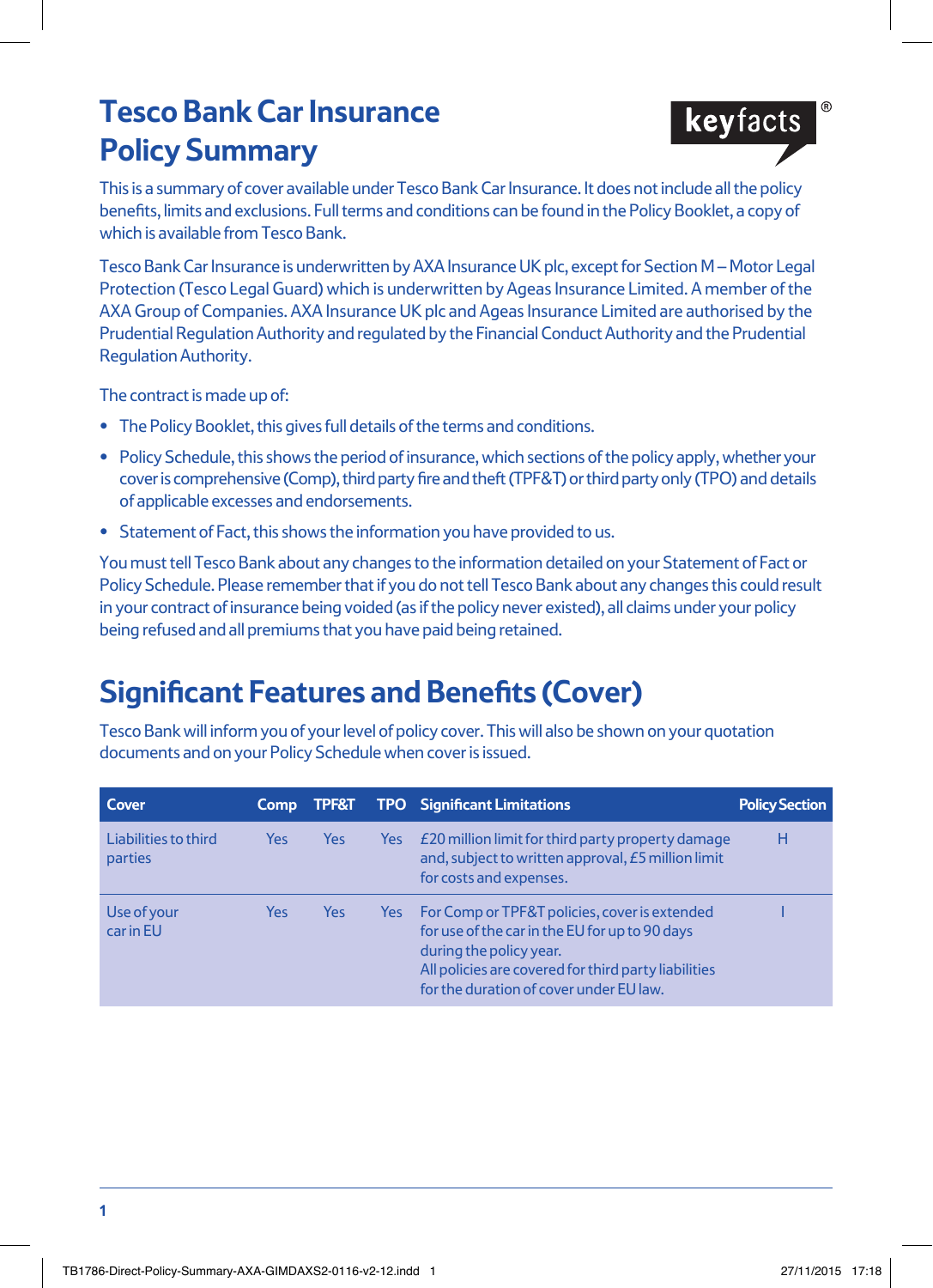| Market value.<br>Accidental damage to<br>Yes<br>No<br><b>No</b><br>A<br>Subject to excesses.<br>own car<br>Additional excesses for young or inexperienced<br>drivers.<br>New car replacement only for cars up to<br>1 year old and where you are the first and only<br>registered keeper.<br>No cover if claim occurs while you, or any named<br>driver, is driving illegally due to exceeding the<br>legal limit of alcohol or the use of drugs.<br>$\overline{C}$<br>Damage to<br><b>Yes</b><br><b>Yes</b><br><b>No</b><br>Market value.<br>own car by<br>Subject to excesses.<br>fire or theft<br>New car replacement only for cars up to<br>1 year old and where you are the first and only<br>registered keeper.<br>L<br><b>Yes</b><br><b>No</b><br>Unlimited for manufacturer's standard fit.<br>Audio, navigational,<br>Yes<br>phone and<br>£1,000 limit for non-manufacturer fit (in both<br>entertainment<br>circumstances equipment must be permanently<br>fitted to the car).<br>equipment<br><b>No</b><br><b>No</b><br>Personal belongings<br>Yes<br>Up to £200 for each incident.<br>G<br><b>No</b><br>B<br><b>Windscreen cover</b><br><b>Yes</b><br><b>No</b><br>£125 limit for replacement and £40 limit for repair<br>if Tesco Glass Line is not used. Subject to excesses.<br>Personal accident<br><b>No</b><br><b>No</b><br>E<br>Yes<br>Cover is only for policyholder or partner.<br>Death £5,000.<br>Loss of sight or limb £5,000.<br>Maximum of £10,000 for any one accident and<br>£5,000 limit to any one person in one accident.<br><b>No</b><br><b>No</b><br>F<br>Yes<br>Up to £100 in medical expenses for each injured<br><b>Medical expenses</b><br>person in your car.<br>D<br><b>Yes</b><br><b>No</b><br><b>No</b><br>Only provided where your car is being repaired<br>Courtesy car<br>by one of our approved repairers for as long as<br>the repairs take. Vehicle provided will typically<br>be a small city car.<br>A courtesy car will not be provided if your vehicle<br>is written off or declared a total loss, or the<br>vehicle being repaired is a van.<br>Onward travel<br>Yes<br><b>No</b><br><b>No</b><br>Up to £150 refunded towards the costs of<br>N<br>completing a journey.<br><b>Uninsured driver</b><br><b>Yes</b><br><b>No</b><br><b>No</b><br>No claim discount reinstated and excess refunded<br>N<br>if an identified, uninsured driver is responsible for<br>promise<br>loss or damage to your car.<br>Yes<br><b>No</b><br>Up to £500 refunded towards the costs of<br>Theft of keys<br><b>No</b><br>N<br>replacing locks and keys.<br>Subject to excess. | <b>Cover</b> | Comp | <b>TPF&amp;T</b> | <b>TPO</b> | <b>Significant Limitations</b> | <b>Policy Section</b> |
|-------------------------------------------------------------------------------------------------------------------------------------------------------------------------------------------------------------------------------------------------------------------------------------------------------------------------------------------------------------------------------------------------------------------------------------------------------------------------------------------------------------------------------------------------------------------------------------------------------------------------------------------------------------------------------------------------------------------------------------------------------------------------------------------------------------------------------------------------------------------------------------------------------------------------------------------------------------------------------------------------------------------------------------------------------------------------------------------------------------------------------------------------------------------------------------------------------------------------------------------------------------------------------------------------------------------------------------------------------------------------------------------------------------------------------------------------------------------------------------------------------------------------------------------------------------------------------------------------------------------------------------------------------------------------------------------------------------------------------------------------------------------------------------------------------------------------------------------------------------------------------------------------------------------------------------------------------------------------------------------------------------------------------------------------------------------------------------------------------------------------------------------------------------------------------------------------------------------------------------------------------------------------------------------------------------------------------------------------------------------------------------------------------------------------------------------------------------------------------------------------------------------------------------------------------------------------------------------------------------------|--------------|------|------------------|------------|--------------------------------|-----------------------|
|                                                                                                                                                                                                                                                                                                                                                                                                                                                                                                                                                                                                                                                                                                                                                                                                                                                                                                                                                                                                                                                                                                                                                                                                                                                                                                                                                                                                                                                                                                                                                                                                                                                                                                                                                                                                                                                                                                                                                                                                                                                                                                                                                                                                                                                                                                                                                                                                                                                                                                                                                                                                                   |              |      |                  |            |                                |                       |
|                                                                                                                                                                                                                                                                                                                                                                                                                                                                                                                                                                                                                                                                                                                                                                                                                                                                                                                                                                                                                                                                                                                                                                                                                                                                                                                                                                                                                                                                                                                                                                                                                                                                                                                                                                                                                                                                                                                                                                                                                                                                                                                                                                                                                                                                                                                                                                                                                                                                                                                                                                                                                   |              |      |                  |            |                                |                       |
|                                                                                                                                                                                                                                                                                                                                                                                                                                                                                                                                                                                                                                                                                                                                                                                                                                                                                                                                                                                                                                                                                                                                                                                                                                                                                                                                                                                                                                                                                                                                                                                                                                                                                                                                                                                                                                                                                                                                                                                                                                                                                                                                                                                                                                                                                                                                                                                                                                                                                                                                                                                                                   |              |      |                  |            |                                |                       |
|                                                                                                                                                                                                                                                                                                                                                                                                                                                                                                                                                                                                                                                                                                                                                                                                                                                                                                                                                                                                                                                                                                                                                                                                                                                                                                                                                                                                                                                                                                                                                                                                                                                                                                                                                                                                                                                                                                                                                                                                                                                                                                                                                                                                                                                                                                                                                                                                                                                                                                                                                                                                                   |              |      |                  |            |                                |                       |
|                                                                                                                                                                                                                                                                                                                                                                                                                                                                                                                                                                                                                                                                                                                                                                                                                                                                                                                                                                                                                                                                                                                                                                                                                                                                                                                                                                                                                                                                                                                                                                                                                                                                                                                                                                                                                                                                                                                                                                                                                                                                                                                                                                                                                                                                                                                                                                                                                                                                                                                                                                                                                   |              |      |                  |            |                                |                       |
|                                                                                                                                                                                                                                                                                                                                                                                                                                                                                                                                                                                                                                                                                                                                                                                                                                                                                                                                                                                                                                                                                                                                                                                                                                                                                                                                                                                                                                                                                                                                                                                                                                                                                                                                                                                                                                                                                                                                                                                                                                                                                                                                                                                                                                                                                                                                                                                                                                                                                                                                                                                                                   |              |      |                  |            |                                |                       |
|                                                                                                                                                                                                                                                                                                                                                                                                                                                                                                                                                                                                                                                                                                                                                                                                                                                                                                                                                                                                                                                                                                                                                                                                                                                                                                                                                                                                                                                                                                                                                                                                                                                                                                                                                                                                                                                                                                                                                                                                                                                                                                                                                                                                                                                                                                                                                                                                                                                                                                                                                                                                                   |              |      |                  |            |                                |                       |
|                                                                                                                                                                                                                                                                                                                                                                                                                                                                                                                                                                                                                                                                                                                                                                                                                                                                                                                                                                                                                                                                                                                                                                                                                                                                                                                                                                                                                                                                                                                                                                                                                                                                                                                                                                                                                                                                                                                                                                                                                                                                                                                                                                                                                                                                                                                                                                                                                                                                                                                                                                                                                   |              |      |                  |            |                                |                       |
|                                                                                                                                                                                                                                                                                                                                                                                                                                                                                                                                                                                                                                                                                                                                                                                                                                                                                                                                                                                                                                                                                                                                                                                                                                                                                                                                                                                                                                                                                                                                                                                                                                                                                                                                                                                                                                                                                                                                                                                                                                                                                                                                                                                                                                                                                                                                                                                                                                                                                                                                                                                                                   |              |      |                  |            |                                |                       |
|                                                                                                                                                                                                                                                                                                                                                                                                                                                                                                                                                                                                                                                                                                                                                                                                                                                                                                                                                                                                                                                                                                                                                                                                                                                                                                                                                                                                                                                                                                                                                                                                                                                                                                                                                                                                                                                                                                                                                                                                                                                                                                                                                                                                                                                                                                                                                                                                                                                                                                                                                                                                                   |              |      |                  |            |                                |                       |
|                                                                                                                                                                                                                                                                                                                                                                                                                                                                                                                                                                                                                                                                                                                                                                                                                                                                                                                                                                                                                                                                                                                                                                                                                                                                                                                                                                                                                                                                                                                                                                                                                                                                                                                                                                                                                                                                                                                                                                                                                                                                                                                                                                                                                                                                                                                                                                                                                                                                                                                                                                                                                   |              |      |                  |            |                                |                       |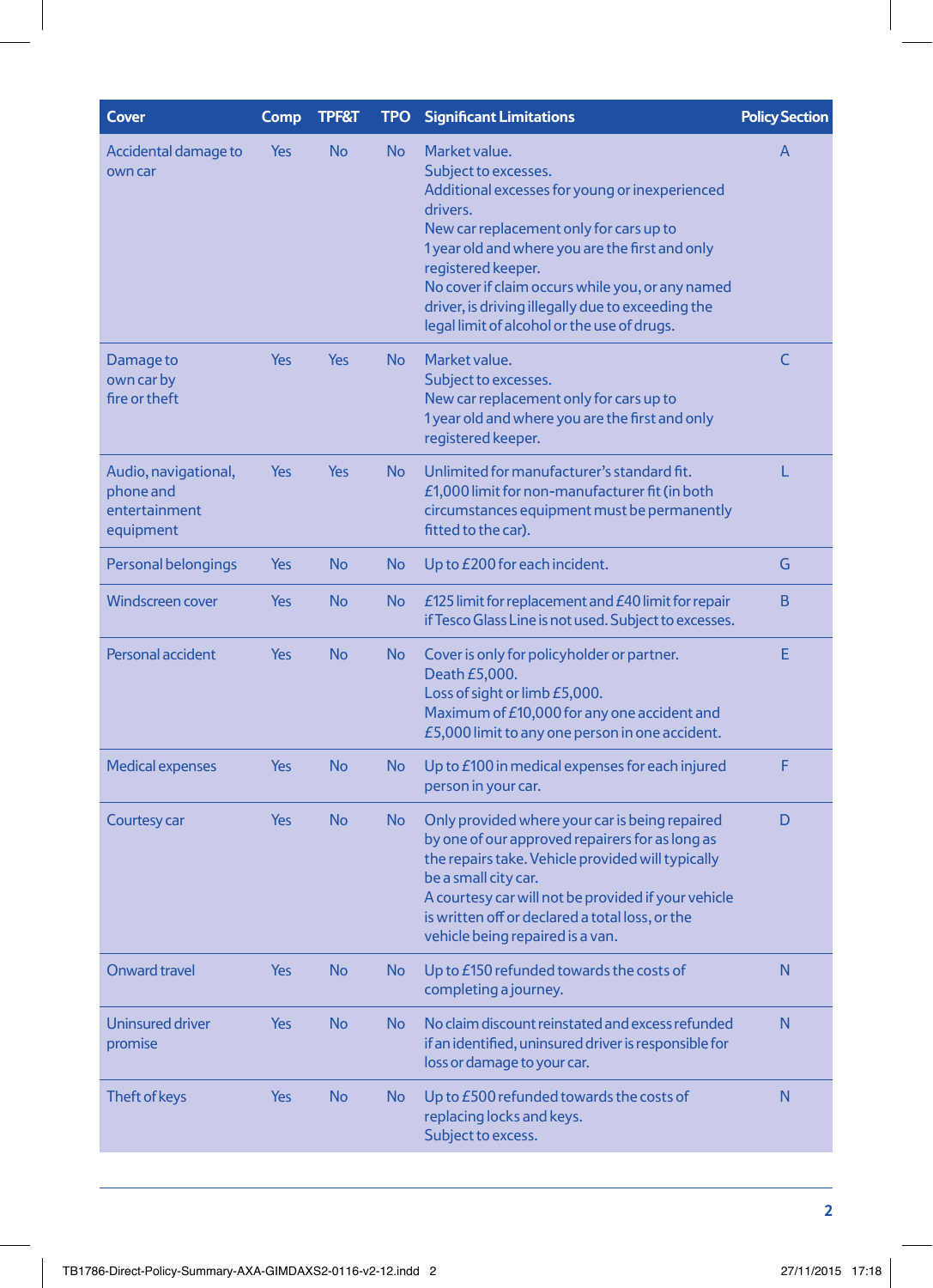| <b>Cover</b>                                                                                       | Comp       | <b>TPF&amp;T</b> | <b>TPO</b> | <b>Significant Exclusions and Limitations</b>                                                                                                                                                                                                                                                                                                                                                                                                                                                                                                             | <b>Policy Section</b> |
|----------------------------------------------------------------------------------------------------|------------|------------------|------------|-----------------------------------------------------------------------------------------------------------------------------------------------------------------------------------------------------------------------------------------------------------------------------------------------------------------------------------------------------------------------------------------------------------------------------------------------------------------------------------------------------------------------------------------------------------|-----------------------|
| Loss of or damage to:                                                                              |            |                  |            |                                                                                                                                                                                                                                                                                                                                                                                                                                                                                                                                                           |                       |
| $\bullet$ The car                                                                                  | Yes        | Yes              | <b>No</b>  | When no-one is in the car unless all its<br>windows, doors, roof openings and hood<br>are closed and locked and all keys or devices<br>are kept securely away from the car by you                                                                                                                                                                                                                                                                                                                                                                         | A&C                   |
| • Personal belongings                                                                              | Yes        | <b>No</b>        | <b>No</b>  |                                                                                                                                                                                                                                                                                                                                                                                                                                                                                                                                                           | G                     |
| • Audio, navigational,<br>phone and<br>entertainment<br>equipment                                  | Yes        | Yes              | <b>No</b>  | or the person authorised to use the car.<br>There is no cover for locks and keys beyond<br>the cover provided under Section N (which<br>does not apply to TPF&T and TPO policies).                                                                                                                                                                                                                                                                                                                                                                        | L                     |
| Loss of or damage<br>to the car or audio,<br>navigational, phone<br>and entertainment<br>equipment | Yes        | Yes              | <b>No</b>  | Extra costs due to parts or replacements not<br>being available in the UK, Northern Ireland,<br>Channel Islands or Isle of Man.<br>Caused by someone taking the car without<br>your permission, unless the incident is reported<br>to the police and assigned a crime reference<br>number and you do not subsequently make<br>any statement to the police that the car was<br>taken with your permission.<br>Deliberate damage to the car by anyone<br>insured under your policy.                                                                         | A, C & L              |
| Liabilities to third<br>parties for driving<br>a car which does not<br>belong to you               | Yes        | <b>Yes</b>       | Yes        | Cover only applies for the policy holder and only<br>if shown on the certificate of motor insurance.<br>Use outside UK, Northern Ireland, Channel<br>Islands or Isle of Man is not covered. A car<br>registered outside the UK, Northern Ireland,<br>Channel Islands or Isle of Man is not covered.<br>If your car is disposed of or damaged beyond<br>economical repair.<br>Cover is not provided when using a car for<br>which there is no current and valid policy of<br>insurance in place.<br>No cover for damage to the vehicle you are<br>driving. | н                     |
| Audio, navigational<br>phone and<br>entertainment<br>equipment                                     | <b>Yes</b> | <b>Yes</b>       | <b>No</b>  | Equipment not permanently fitted to<br>the car.                                                                                                                                                                                                                                                                                                                                                                                                                                                                                                           | L                     |
| Personal belongings                                                                                | Yes        | No               | <b>No</b>  | Money, business goods, tools and telephones.                                                                                                                                                                                                                                                                                                                                                                                                                                                                                                              | G                     |
| Personal accident                                                                                  | Yes        | <b>No</b>        | <b>No</b>  | Suicide.<br>Failure to wear a seat belt.<br>If a driver is driving illegally due to exceeding<br>the legal limit of alcohol or use of drugs.                                                                                                                                                                                                                                                                                                                                                                                                              | E                     |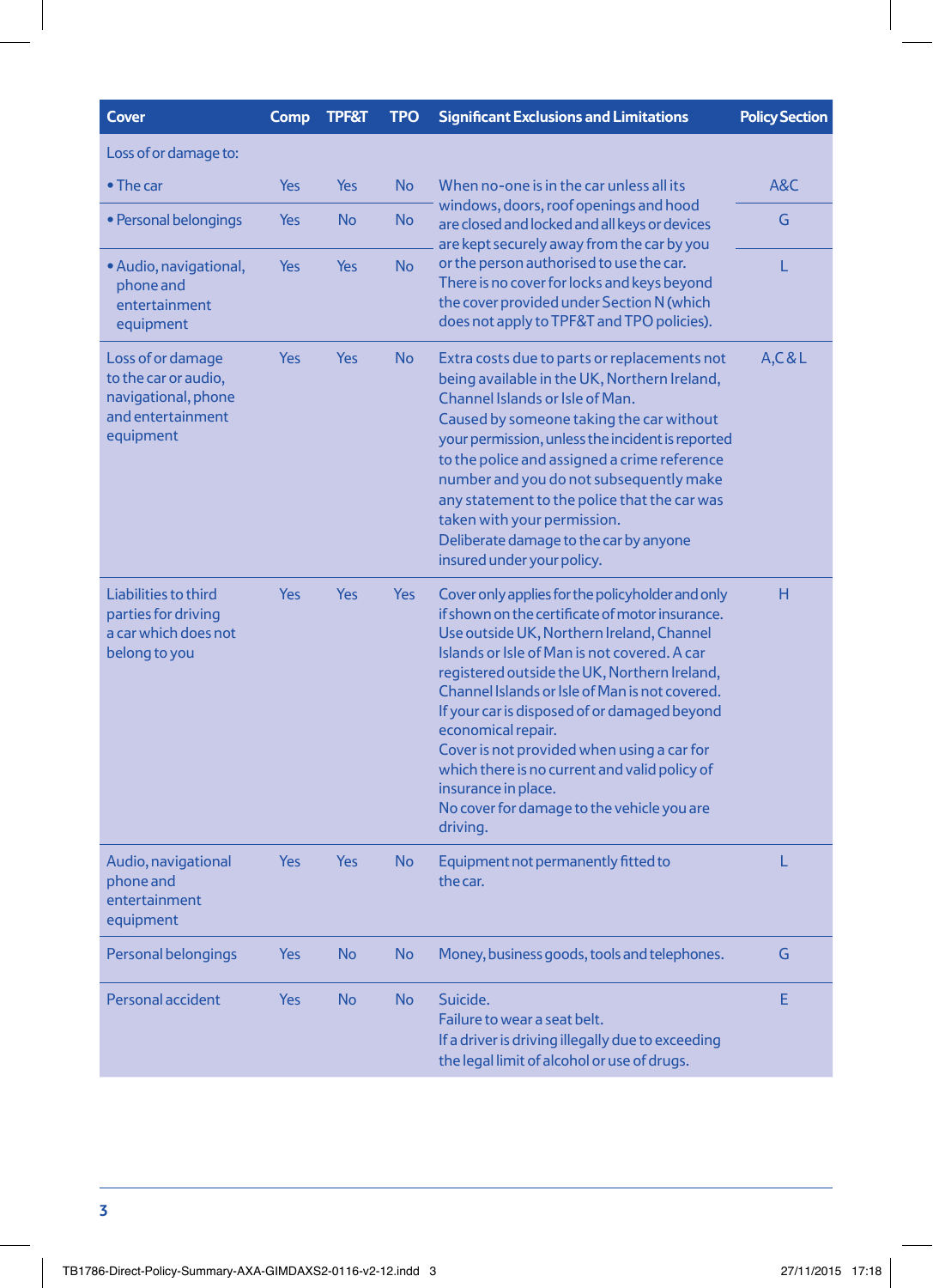| <b>Cover</b>                                                                                                                                                                                                                                                                                                                                                        | Comp       | <b>TPF&amp;T</b> | <b>TPO</b> | <b>Significant Exclusions and Limitations</b>                                                                                                                                                                                                                                                                                                                                                                                 | <b>Policy Section</b> |
|---------------------------------------------------------------------------------------------------------------------------------------------------------------------------------------------------------------------------------------------------------------------------------------------------------------------------------------------------------------------|------------|------------------|------------|-------------------------------------------------------------------------------------------------------------------------------------------------------------------------------------------------------------------------------------------------------------------------------------------------------------------------------------------------------------------------------------------------------------------------------|-----------------------|
| Windscreen cover                                                                                                                                                                                                                                                                                                                                                    | <b>Yes</b> | <b>No</b>        | <b>No</b>  | Extra costs due to parts or replacements<br>not being available in the UK, Northern<br>Ireland, Channel Islands or Isle of Man.<br>Repair or replacement of broken or<br>damaged sunroofs, fixed or moveable<br>glass roof panels and the associated<br>mechanisms. The hood or roof structure<br>of a convertible or cabriolet vehicle and<br>the associated mechanisms.<br>Windows and windscreens unless made<br>of glass. | B                     |
| Onward travel                                                                                                                                                                                                                                                                                                                                                       | Yes        | <b>No</b>        | No         | Cover is subject to a valid claim under section<br>AorC.<br>Incidents outside of the UK, Northern Ireland,<br>Channel Islands or Isle of Man excluded.<br>The costs of fuel or other fluids, meals, drinks,<br>newspapers or telephone calls excluded.                                                                                                                                                                        | N                     |
| <b>Uninsured driver</b><br>promise                                                                                                                                                                                                                                                                                                                                  | Yes        | <b>No</b>        | <b>No</b>  | The responsible uninsured driver must be<br>identified.                                                                                                                                                                                                                                                                                                                                                                       | N                     |
| <b>Theft of Keys</b><br>Cover to replace locks,<br>immobilisers, remotes<br>or keys where there is<br>a risk of your vehicle<br>being stolen as a direct<br>result of the theft of<br>your car keys                                                                                                                                                                 | Yes        | <b>No</b>        | No         | Key thefts must be reported to us and the<br>police within 24 hours.<br>There is no cover if the keys, transmitter or<br>entry cards were in or on your vehicle at the<br>time of the theft.                                                                                                                                                                                                                                  | N                     |
| <b>Motor Legal Protection</b><br>(Tesco Legal Guard)<br>Up to £100,000                                                                                                                                                                                                                                                                                              | Yes        | <b>Yes</b>       | <b>Yes</b> | Cover is only available if a claim is more likely<br>than not to be successful and if any judgement<br>is more likely than not to be enforced.                                                                                                                                                                                                                                                                                | M                     |
| of cover for legal<br>costs and expenses to<br>enable you to claim<br>compensation for<br>personal injury and/<br>or personal losses<br>following a road traffic<br>accident within the<br>EU from the person<br>responsible for the<br>accident. Tesco Legal<br>Guard, if considered<br>necessary, will appoint<br>a specialist solicitor to<br>pursue your claim. |            |                  |            | Cover is not available if you appoint a solicitor<br>without first contacting Tesco Legal Guard.                                                                                                                                                                                                                                                                                                                              | M                     |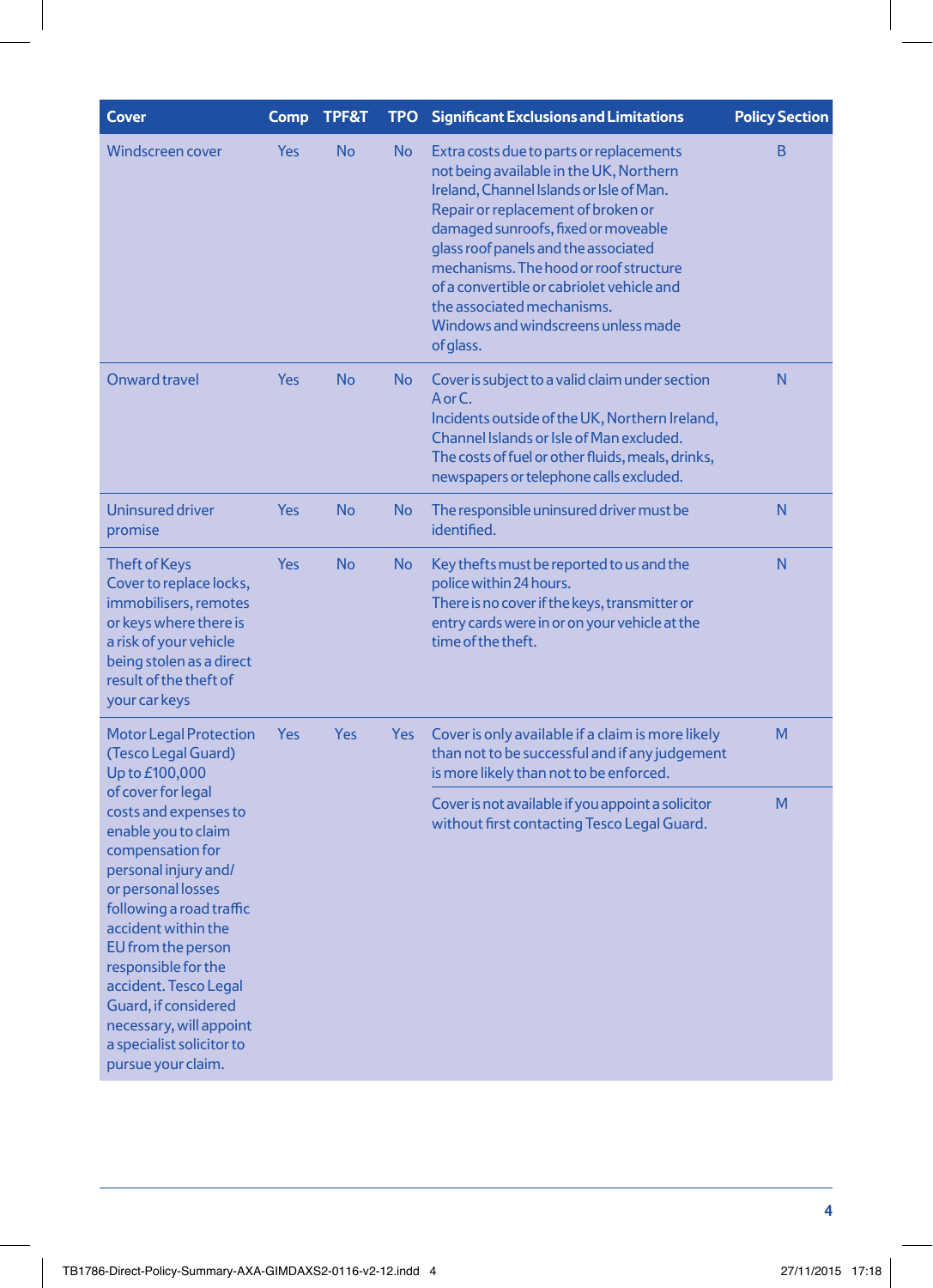# **Procedures**

## Cancellation Procedure

### **If you cancel within the cooling-off period**

You have 14 days from when you receive your policy documents or enter into this contract, whichever is later, to notify the administrator if you want to cancel your policy. This is known as the 'cooling-off period'. You can cancel by phoning the administrator and cancellation can take effect immediately or from a later date, although it cannot be backdated to an earlier date. If cover has not yet started, the administrator will refund any premium paid in full. If cover has started, the administrator will refund your premium for the time that was left on your policy as long as you have not made a claim where the car is written off or declared a total loss.

If a total loss claim has been made in the 'cooling-off period', you must pay the full annual premium and you will not be entitled to any refund.

#### **If you cancel outside the cooling-off period**

After the cooling-off period, you can cancel this policy by phoning the administrator and cancellation can take effect immediately or from a later date, although it cannot be backdated to an earlier date.

If no claims have been made during the current period of insurance, the administrator will refund your premium for the time that was left on your policy, less its cancellation charge.

If any claim has been made during the current period of insurance, you must pay the full annual premium, plus a cancellation charge, and you will not be entitled to any refund.

#### **If we cancel**

The administrator, on our behalf, or we can cancel this policy, for a valid reason or on serious grounds, by sending you seven days notice of cancellation to your last known address.

Examples of a valid reason or serious grounds may include, but are not limited to:

- Non-payment of premium (including missed direct debit payments) that is not resolved following our reminders.
- Not providing proof of no claims discount that is not resolved following our reminders.
- Failing to comply with the policy conditions, as outlined in the policy booklet.
- Failing to cooperate and/or provide the necessary information required to enable us, or the administrator, to administer your policy, claim or investigate fraud.
- Where fraud is suspected.
- Where threatening, abusive or offensive behaviour has been used towards us or the administrator.
- Where any change you tell us about occurring during the term of your policy that alters the information on your policy documents resulting in us no longer being able to continue cover.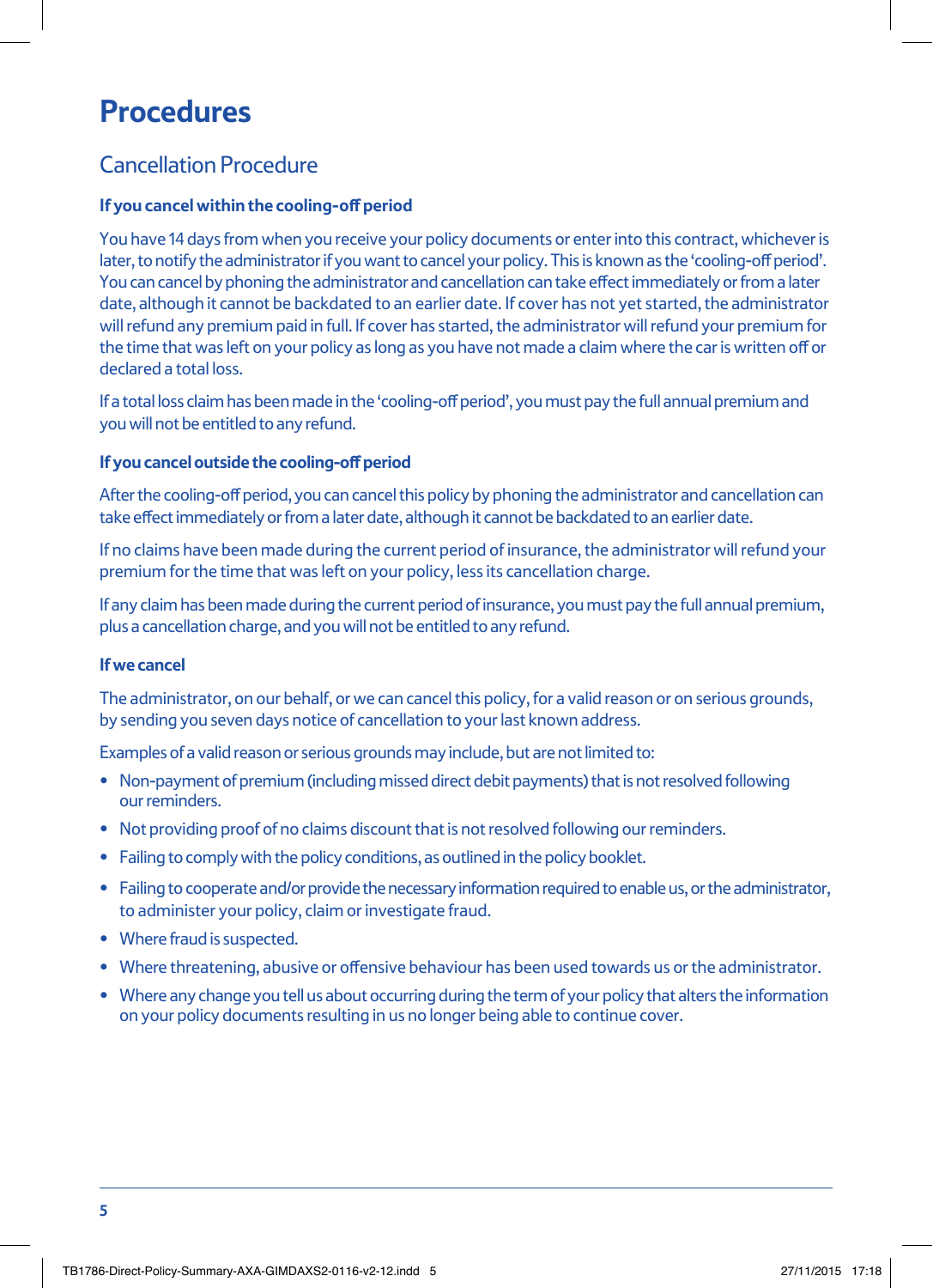If no claims have been made during the current period of insurance, the administrator will refund your premium for the time that was left on your policy, less its cancellation charge.

If any claim has been made during the current period of insurance, you must pay the full annual premium, plus a cancellation charge, and you will not be entitled to any refund.

## How to make a claim

### **Call our 24-hour UK-based Claims Line on 0345 504 5389.**

It will be useful if you have your policy number however if not, you will need to quote your registration number.

If you have comprehensive cover, telephone Tesco Glass Line on 0345 677 8888 if your windscreen or windows only are damaged.

## No Claim Discount

If your No Claim Discount is not protected and a claim is made during the period of insurance, the discount will be reduced in accordance with our step back scale shown in the table below:

| <b>Current NCD</b> | <b>NCD</b> at renewal<br>after 1 Fault claim<br>in current year | <b>NCD</b> at renewal<br>after 2 Fault claims<br>in current year | <b>NCD</b> at renewal<br>after 3 Fault claims<br>in current year |
|--------------------|-----------------------------------------------------------------|------------------------------------------------------------------|------------------------------------------------------------------|
| 0 Years            | 0 Years                                                         | 0 Years                                                          | 0 Years                                                          |
| 1Years             | 0 Years                                                         | 0 Years                                                          | 0 Years                                                          |
| 2 Years            | 0 Years                                                         | 0 Years                                                          | 0 Years                                                          |
| <b>3 Years</b>     | 1Years                                                          | 0 Years                                                          | 0 Years                                                          |
| 4 Years            | 2 Years                                                         | 0 Years                                                          | 0 Years                                                          |
| 5 Years +          | <b>3 Years</b>                                                  | 1Years                                                           | 0 Years                                                          |

If we make a full recovery of the claim cost from a third party your No Claim Discount will be reinstated.

If you have chosen to protect your No Claim Discount, it will not be reduced provided you do not have more than two claims in the policy year (or in any three year period if you continue to renew your insurance).

If you have more claims you will have exceeded the limit for the protection to apply and your no claims discount will reduce in accordance with the step back scale shown opposite.

## What to do if you have a complaint

If you have experienced a problem in relation to your Tesco Bank Car Insurance policy, we will aim to resolve it as quickly and fairly as possible. We have the following complaints procedure which you can follow if you are dissatisfied with the service you have received.